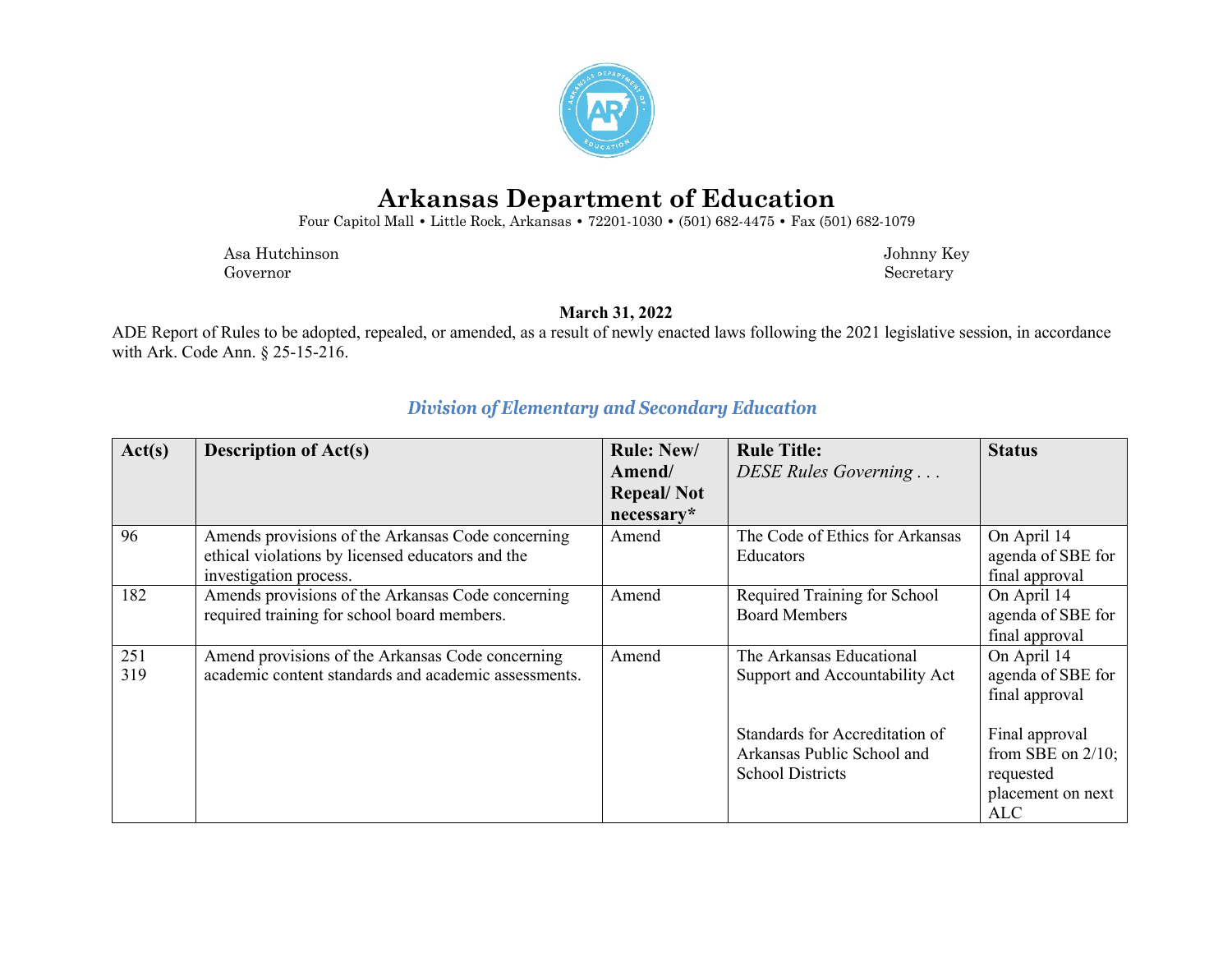|                   |                                                                                                                                                                                                                                                                                                                                                                                                   |       |                                                                              | subcommittee<br>agenda (April 20)                                                                                           |
|-------------------|---------------------------------------------------------------------------------------------------------------------------------------------------------------------------------------------------------------------------------------------------------------------------------------------------------------------------------------------------------------------------------------------------|-------|------------------------------------------------------------------------------|-----------------------------------------------------------------------------------------------------------------------------|
| 320               | Amends provisions of the Arkansas Code concerning<br>mandated vision screenings for public school students<br>and requires rules to address the tests, procedures,<br>equipment, and instruments that shall be used to perform<br>eye and vision screenings.                                                                                                                                      | Amend | Eye and Vision Screening Report<br>in Arkansas Public Schools                | Final approval<br>from SBE on $3/10$ ;<br>requested<br>placement on next<br><b>ALC</b><br>subcommittee<br>agenda (April 20) |
| 322               | Amends provisions of the Arkansas Code concerning<br>enhanced student achievement funding (formerly NSL<br>funding) and requires rules that shall include the process<br>for submitting an enhanced student achievement plan;<br>the process for monitoring the expenditure of ESA<br>funds; and the specific requirements, qualifications, and<br>criteria for allowable supports and resources. | Amend | <b>Student Special Needs Funding</b>                                         | On April 14<br>agenda of SBE for<br>final approval                                                                          |
| 490               | Amends provisions of the Arkansas Code concerning<br>school choice, including deadlines and notification<br>procedures.                                                                                                                                                                                                                                                                           | Amend | School Choice                                                                | Final approval<br>from SBE on $2/10$ ;<br>requested<br>placement on next<br><b>ALC</b><br>subcommittee<br>agenda (April 20) |
| 513<br>657<br>746 | Amend provisions of the Arkansas Code concerning<br>teaching licenses and add provisions for noncitizens,<br>university professors and assistant professors.                                                                                                                                                                                                                                      | Amend | <b>Educator Licensure</b>                                                    | On April 14<br>agenda of SBE for<br>final approval                                                                          |
| 544<br>644        | Amend provisions of the Arkansas Code concerning<br>visual art and music instruction.                                                                                                                                                                                                                                                                                                             | Amend | Visual Art and Music Instruction                                             | On April 14<br>agenda of SBE for<br>final approval                                                                          |
| 545<br>647        | Amend provisions of the Arkansas Code concerning<br>technical and vocational education including the general<br>control and supervision of all programs of vocational,<br>technical, and occupational education in secondary<br>institutions.                                                                                                                                                     | Amend | <b>DCTE Policies and Procedures</b><br>for Career and Technical<br>Education | Final                                                                                                                       |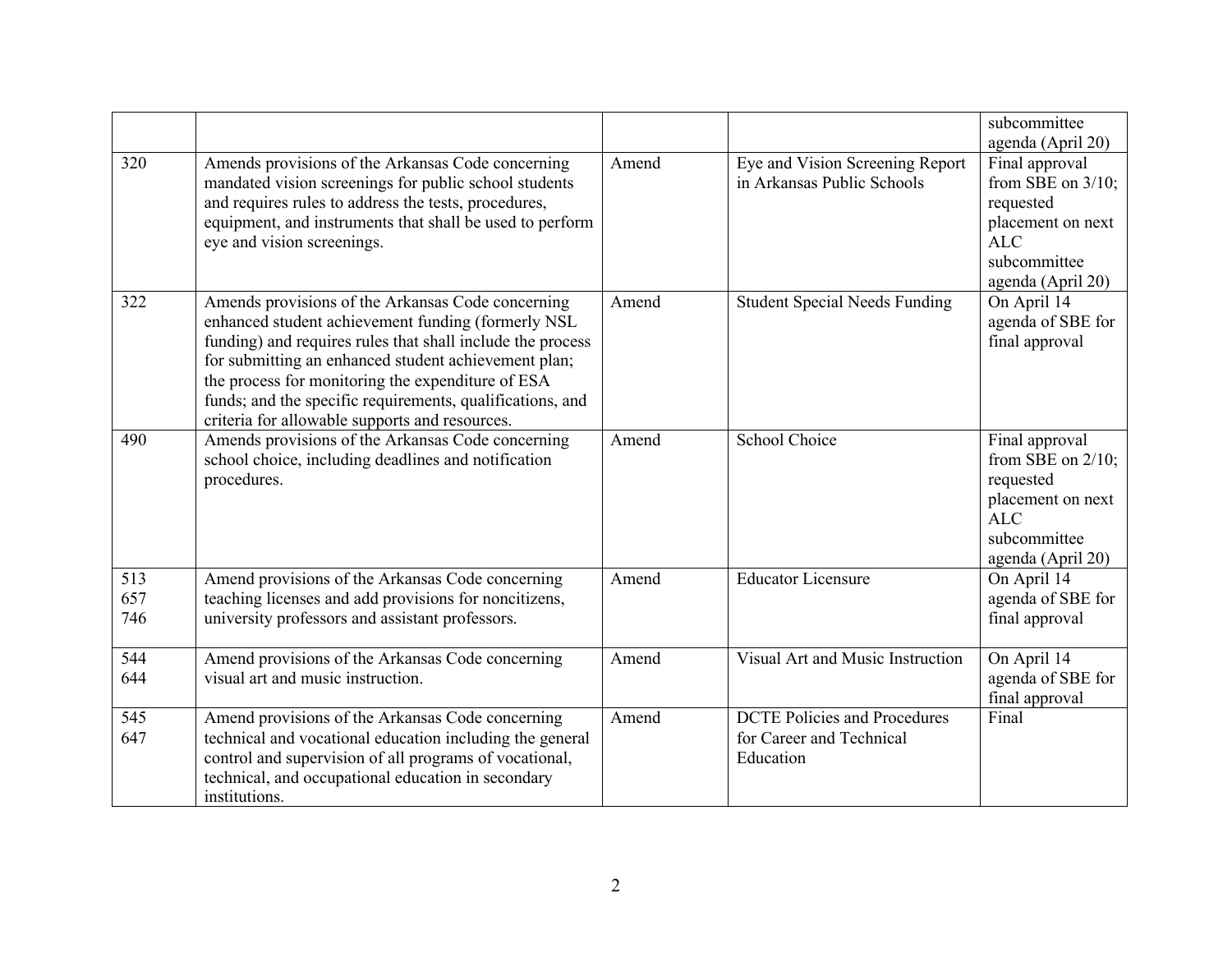| 551<br>622 | Amend provisions of the Arkansas Code concerning<br>school resource officers and require that a school district<br>board of directors and the local law enforcement agency<br>with jurisdiction adopt a memorandum of understanding<br>governing school resource officers and that school<br>resource officers and certain public school employees<br>complete specialized training. | New   | School Safety                                                              | On April 14<br>agenda of SBE for<br>public comment                                                                          |
|------------|--------------------------------------------------------------------------------------------------------------------------------------------------------------------------------------------------------------------------------------------------------------------------------------------------------------------------------------------------------------------------------------|-------|----------------------------------------------------------------------------|-----------------------------------------------------------------------------------------------------------------------------|
| 620<br>648 | Establishes the Arkansas Center for School Safety of the<br>Criminal Justice Institute Advisory Board and requires<br>the Division to promulgate rules specifying how school<br>district compliance with school safety requirements<br>shall be verified.                                                                                                                            |       |                                                                            |                                                                                                                             |
| 606        | Amends provisions of the Arkansas Code concerning<br>reading programs and curriculum and requires the ADE<br>to hire an Education Ombudsman.                                                                                                                                                                                                                                         | Amend | The Right to Read Act                                                      | On April 14<br>agenda of SBE for<br>final approval                                                                          |
| 630        | Requires all fingerprints to be in electronic format.                                                                                                                                                                                                                                                                                                                                | Amend | <b>Background Checks</b>                                                   | On April 14<br>agenda of SBE for<br>final approval                                                                          |
| 646        | Requires school districts to develop a three-year teacher<br>and administrator recruitment and retention plan<br>focusing on minority races and ethnicities to increase<br>diversity in the district and include annual goals.                                                                                                                                                       | New   | <b>Teacher and Administrator</b><br><b>Recruitment and Retention Plans</b> | Determined rules<br>are not necessary<br>at this time;<br>guidance being<br>developed                                       |
| 650        | Provides rulemaking authority to DESE.                                                                                                                                                                                                                                                                                                                                               | New   | The School Counseling<br>Improvement Act                                   | Drafting in<br>process                                                                                                      |
| 662        | Amends provisions of the Arkansas Code concerning<br>when a district proposes to close a school received<br>through voluntary annexation.                                                                                                                                                                                                                                            | Amend | Consolidation and Annexation of<br><b>Public School Districts</b>          | Final approval<br>from SBE on $2/10$ ;<br>requested<br>placement on next<br><b>ALC</b><br>subcommittee<br>agenda (April 20) |
| 678<br>688 | Amend provisions of the Arkansas Code concerning<br>notification procedures for review of Act 1240 waivers<br>and what provisions may not be waived.                                                                                                                                                                                                                                 | Amend | Act 1240 Waivers                                                           | Final approval<br>from SBE on $2/10$ ;<br>requested                                                                         |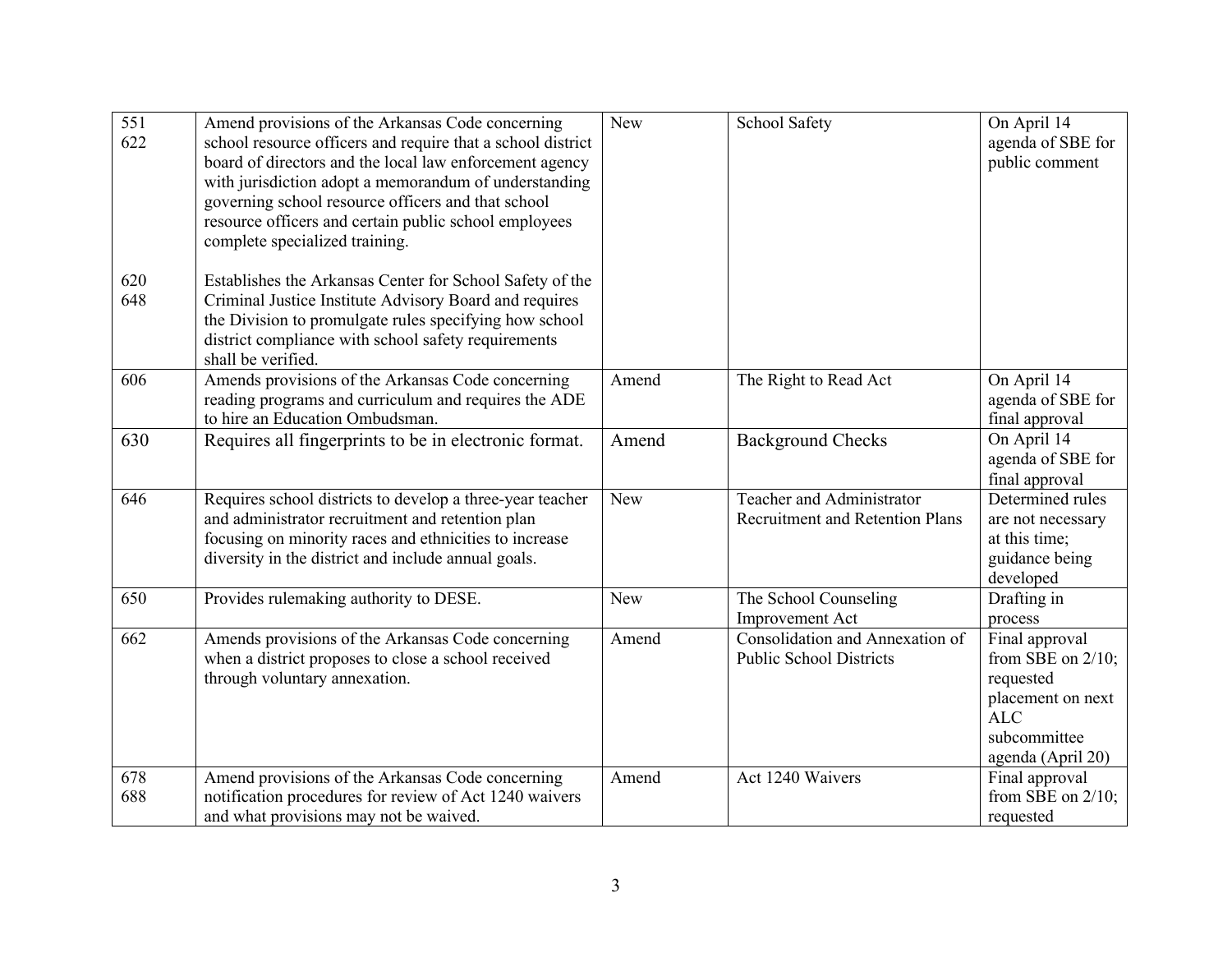| 679<br>680 | Created the Teacher Salary Equalization Fund to<br>provide additional funding dedicated to increasing<br>teacher salaries.                                                                   | Amend | The Educator Compensation<br>Reform Program and the Teacher<br><b>Salary Equalization Fund</b> | placement on next<br><b>ALC</b><br>subcommittee<br>agenda (April 20)<br>Guidance issued<br>via CM FIN-21-<br>048; holding rules<br>until after year 1<br>implementation |
|------------|----------------------------------------------------------------------------------------------------------------------------------------------------------------------------------------------|-------|------------------------------------------------------------------------------------------------|-------------------------------------------------------------------------------------------------------------------------------------------------------------------------|
| 689<br>741 | Amend provisions of the Arkansas Code concerning the<br>Succeed Scholarship Program including application,<br>award, and eligibility.                                                        | Amend | The Succeed Scholarship<br>Program                                                             | Drafted pending<br>stakeholder review                                                                                                                                   |
| 774        | Amends provisions of the Arkansas Code concerning<br>public charter schools and waivers available to public<br>school districts.                                                             | Amend | <b>Charter Schools</b>                                                                         | Final approval<br>from SBE on $3/10$ ;<br>requested<br>placement on next<br><b>ALC</b><br>subcommittee<br>agenda (April 20)                                             |
| 820        | Creates the Arkansas Student Protection Act, which<br>prohibits public school districts from entering into a<br>transaction with an entity that performs, induces, or<br>provides abortions. | New   | The Arkansas Student Protection<br>Act                                                         | Final approval<br>from SBE on $2/10$ ;<br>requested<br>placement on next<br><b>ALC</b><br>subcommittee<br>agenda (April 20)                                             |
| 909        | Enables districts to receive both declining enrollment<br>and student growth funding.                                                                                                        | Amend | Declining Enrollment and Student<br>Growth Funding                                             | On April 14<br>agenda of SBE for<br>final approval                                                                                                                      |
| 912        | Creates the Arkansas Tutoring Corps Act to support the<br>implementation of a sustainable tutoring program in<br>response to learning loss.                                                  | New   | The Arkansas Tutoring Corps                                                                    | Final rule<br>approved by SBE<br>on 12/29/21;<br>requested<br>placement on next<br><b>ALC</b>                                                                           |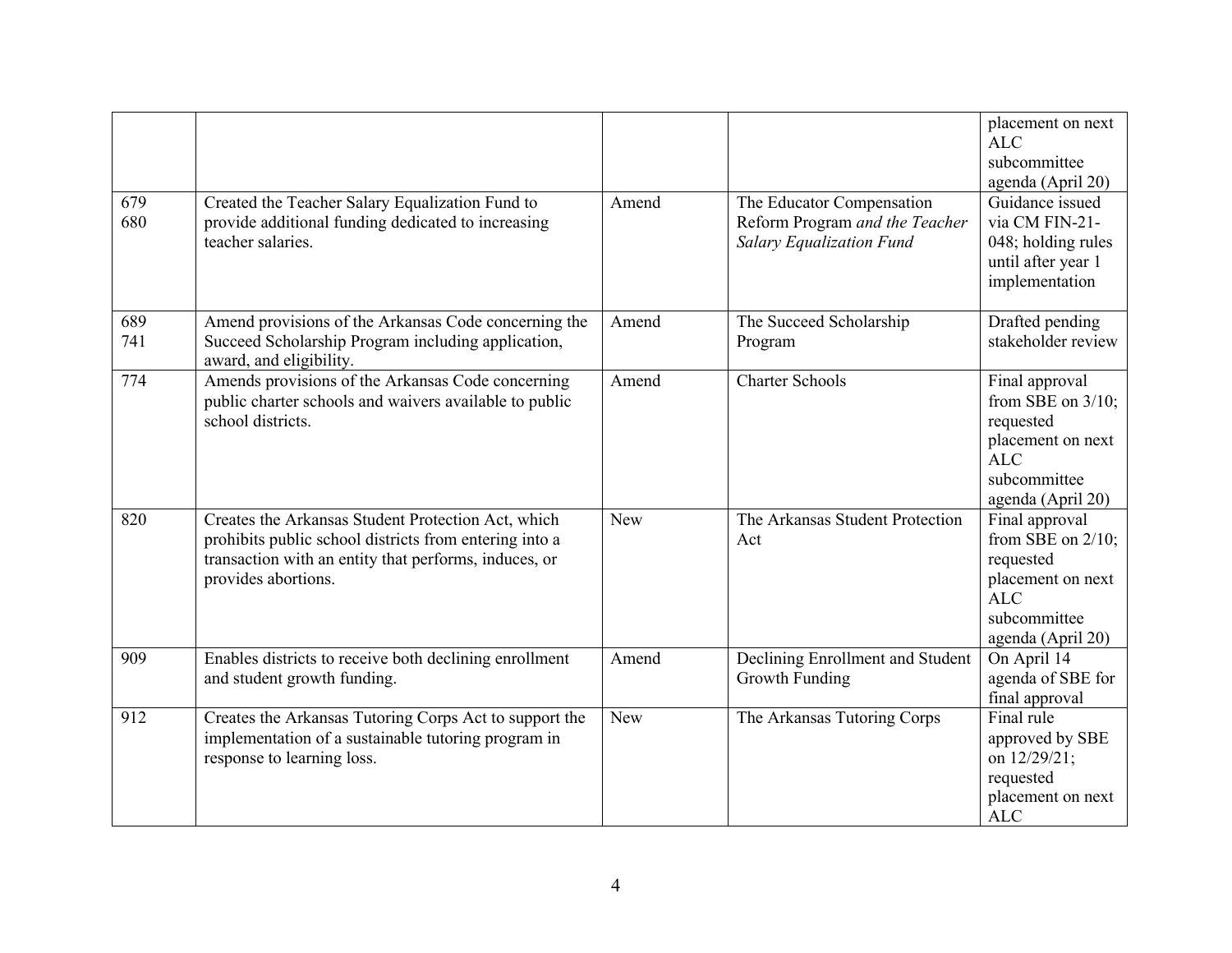|              |                                                                                                                                                                                                                                                                                                                                                                                                                                                                                                                                                                   |               |                                                                                       | subcommittee<br>agenda (April 20)                                                                                           |
|--------------|-------------------------------------------------------------------------------------------------------------------------------------------------------------------------------------------------------------------------------------------------------------------------------------------------------------------------------------------------------------------------------------------------------------------------------------------------------------------------------------------------------------------------------------------------------------------|---------------|---------------------------------------------------------------------------------------|-----------------------------------------------------------------------------------------------------------------------------|
| 958          | Creates the Star-Spangled Banner Act requiring school<br>districts to play the star-spangled banner at certain<br>events.                                                                                                                                                                                                                                                                                                                                                                                                                                         | New           | The Star-Spangled Banner Act                                                          | On April 14<br>agenda of SBE for<br>final approval                                                                          |
| 959          | Requires the State Board to adopt a policy requiring the<br>pledge of allegiance and a moment of silence in public<br>schools.                                                                                                                                                                                                                                                                                                                                                                                                                                    | Not necessary |                                                                                       | ALC approved<br>exclusion from<br>Act 595<br>reporting<br>requirements<br>12/15                                             |
| 1031         | Creates the Arkansas Military Child School Transitions<br>Act.                                                                                                                                                                                                                                                                                                                                                                                                                                                                                                    | New           | The Arkansas Military Child<br><b>School Transitions Act</b>                          | Final approval<br>from SBE on $3/10$ ;<br>requested<br>placement on next<br><b>ALC</b><br>subcommittee<br>agenda (April 20) |
| 1050         | Amends the law concerning the health and safety of<br>public school students and requires the Division of<br>Elementary and Secondary Education, in coordination<br>with the Arkansas State Board of Nursing, to<br>promulgate rules concerning the administration of an<br>emergency dose medication to a public school student<br>with adrenal insufficiency by trained public school<br>personnel.                                                                                                                                                             | Amend         | Insulin and Glucagon<br><b>Administration for Students</b><br>Diagnosed with Diabetes | Final approval<br>from SBE on $3/10$ ;<br>requested<br>placement on next<br>ALC<br>subcommittee<br>agenda (April 20)        |
| 1070<br>1074 | Creates the Healthy Active Arkansas Schools Act and<br>requires the Division of Elementary and Secondary<br>Education, in consultation with the Department of<br>Health, to develop guidance for public schools to<br>address the following priorities and require that the<br>following priorities be included in the public school's or<br>open-enrollment public charter school's health and<br>wellness priority: physical and built environment,<br>nutritional standards and access to healthy foods,<br>physical education and activity, and breastfeeding | Amend         | Nutrition and Physical Activity<br>Standards and Body Mass Index                      | Drafting in<br>process                                                                                                      |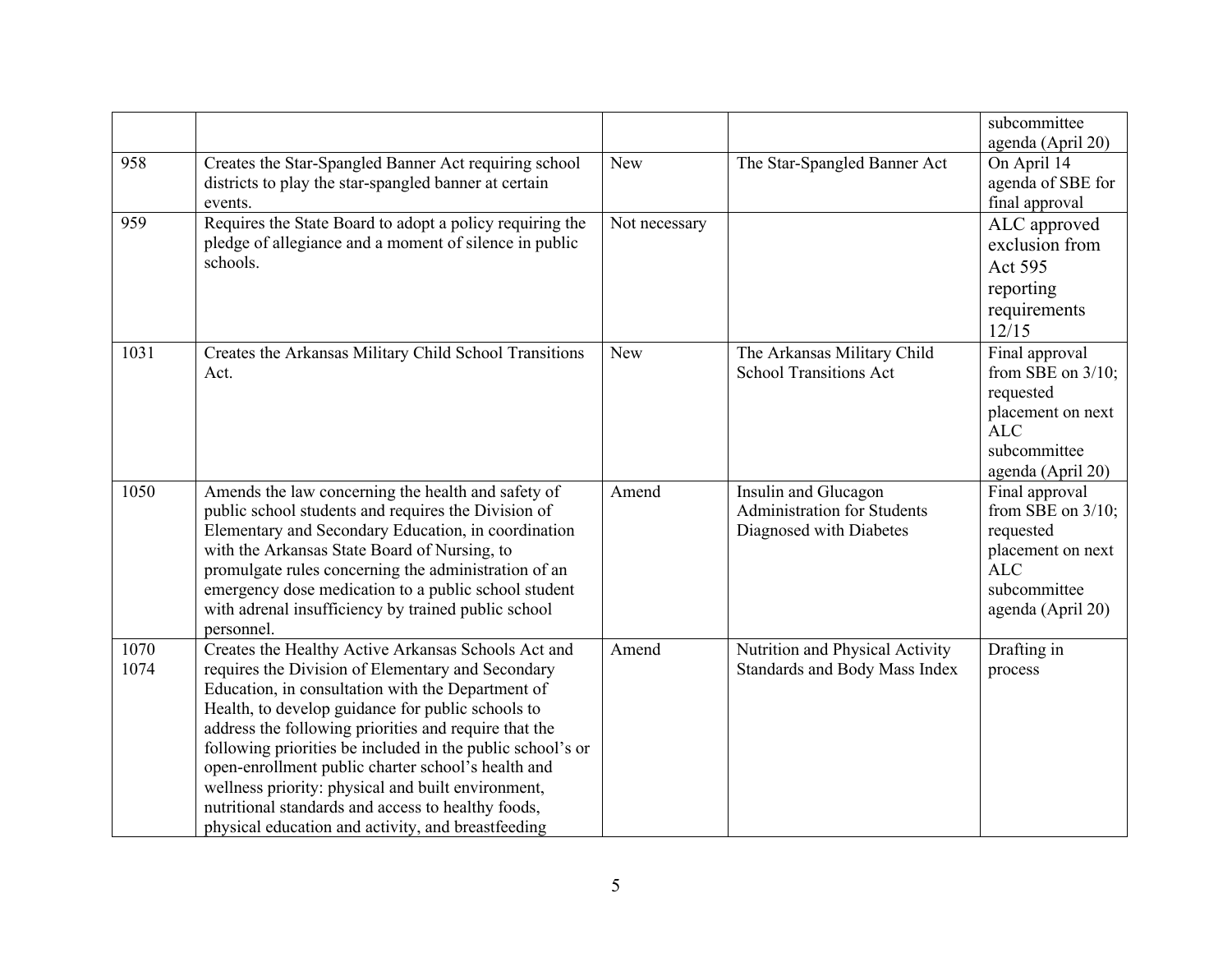|      | practices, as applicable. Addresses food in vending<br>machines.                                                                                                                                                                            |       |                          |                        |
|------|---------------------------------------------------------------------------------------------------------------------------------------------------------------------------------------------------------------------------------------------|-------|--------------------------|------------------------|
| 1089 | Requires school nurses to participate in nursing<br>professional development, requires the Division to<br>develop an education program for school nurses, and<br>requires districts to participate in the annual health<br>services survey. | Amend | Professional Development | Drafting in<br>process |

## *Division of Higher Education*

| Act                     | <b>Description</b>                                                                                                                                                                                            | New/Amend/        | <b>Rule Title:</b>                             | <b>Status</b>                                                                                                        |
|-------------------------|---------------------------------------------------------------------------------------------------------------------------------------------------------------------------------------------------------------|-------------------|------------------------------------------------|----------------------------------------------------------------------------------------------------------------------|
| <b>Number</b>           |                                                                                                                                                                                                               | <b>Repeal/Not</b> | DHE Rules Governing                            |                                                                                                                      |
|                         |                                                                                                                                                                                                               | necessary         |                                                |                                                                                                                      |
| 69                      | Enhances higher education fiscal accountability and<br>transparency and amends provisions of the Arkansas<br>Code concerning student accounts receivable policies<br>and certain financial condition reports. | Not necessary     |                                                | ALC approved<br>exclusion from<br>Act 595<br>reporting<br>requirements<br>12/15                                      |
| 79<br>217<br>331<br>743 | Amends provisions of the Arkansas Code concerning<br>scholarship requirements and eligibility criteria.                                                                                                       | Amend             | The Governor's Scholars'<br>Program            | Final approval by<br><b>HECB</b> 1/28;<br>requested<br>placement on next<br>ALC<br>subcommittee<br>agenda (April 20) |
| 80<br>636               | Amends provisions of the Arkansas Code concerning<br>scholarship requirements and eligibility criteria.                                                                                                       | Amend             | The Arkansas Academic<br>Challenge Scholarship | Final approval by<br><b>HECB</b> 1/28;<br>requested<br>placement on next<br>ALC<br>subcommittee<br>agenda (April 20) |
| 82                      | Amends provisions of the Arkansas Code concerning                                                                                                                                                             | Amend             | The Arkansas Concurrent                        | Final approval by                                                                                                    |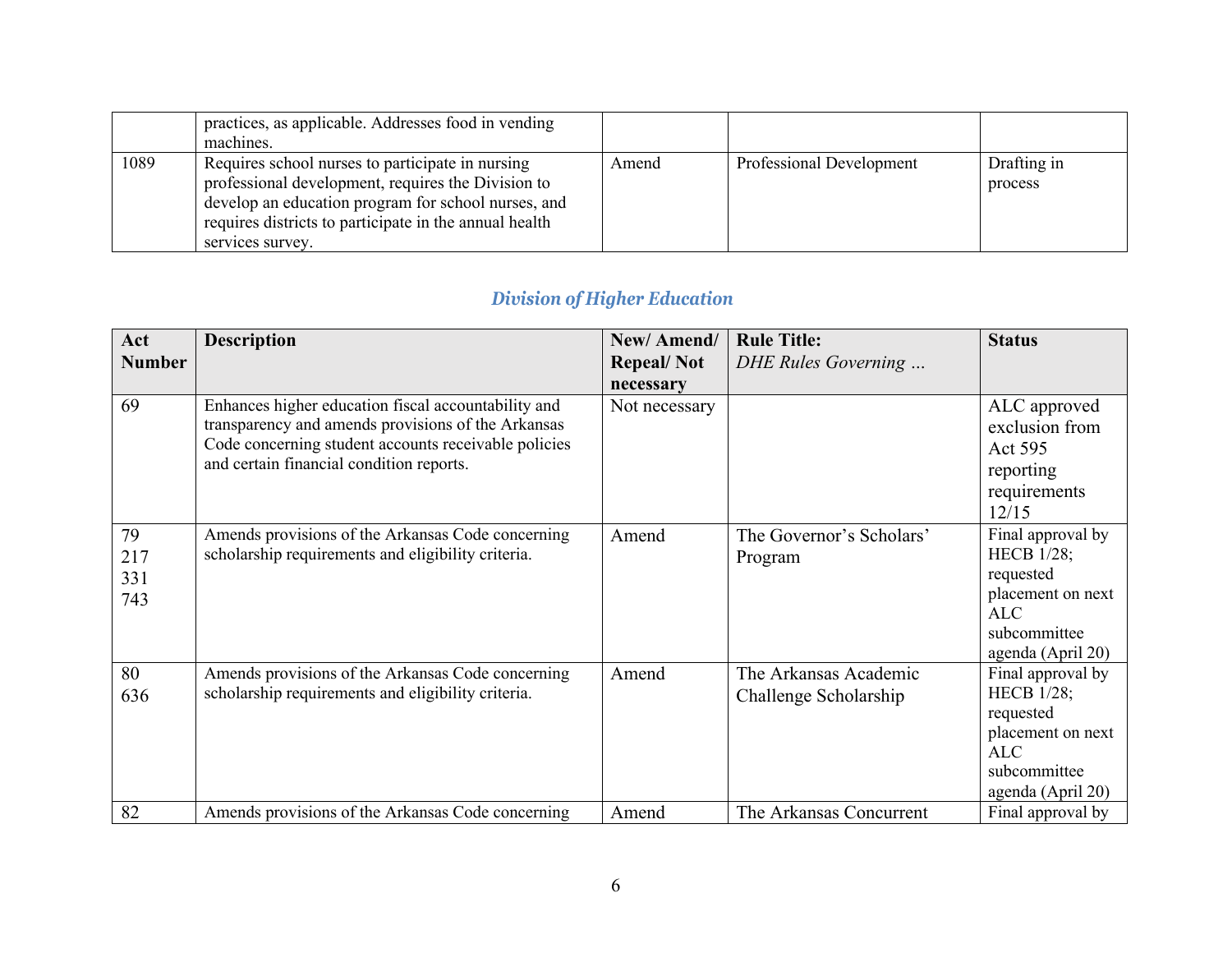|     | scholarship requirements and eligibility criteria.                                                                                          |               | Challenge Scholarship                           | <b>HECB</b> 1/28;<br>requested<br>placement on next<br><b>ALC</b><br>subcommittee<br>agenda (April 20)                      |
|-----|---------------------------------------------------------------------------------------------------------------------------------------------|---------------|-------------------------------------------------|-----------------------------------------------------------------------------------------------------------------------------|
| 388 | Adds private, non-profit institutions of higher education<br>as approved institutions for purposes of the Arkansas<br>Future Grant Program. | Amend         | The Arkansas Future Grant                       | Final approval by<br><b>HECB 1/28;</b><br>requested<br>placement on next<br><b>ALC</b><br>subcommittee<br>agenda (April 20) |
| 539 | Creates the Higher Education Consumer Guide Act.                                                                                            | Not necessary |                                                 | ALC approved<br>exclusion from<br>Act 595<br>reporting<br>requirements<br>12/15                                             |
| 636 | Establishes procedure and funding requirements for<br>scholarships funded with net revenue.                                                 | Amend         | The Arkansas Workforce<br>Challenge Scholarship | Final approval by<br><b>HECB</b> 1/28;<br>requested<br>placement on next<br><b>ALC</b><br>subcommittee<br>agenda (April 20) |
| 958 | Creates the Star-Spangled Banner Act.                                                                                                       | New           | The Star-Spangled Banner Act                    | On April HECB<br>agenda for final<br>approval                                                                               |
| 988 | Allows dependents of veterans to receive tuition<br>waivers.                                                                                | Amend         | Veterans' Dependents'<br>Scholarships           | Final approval by<br><b>HECB</b> 1/28;<br>requested<br>placement on next<br><b>ALC</b><br>subcommittee                      |